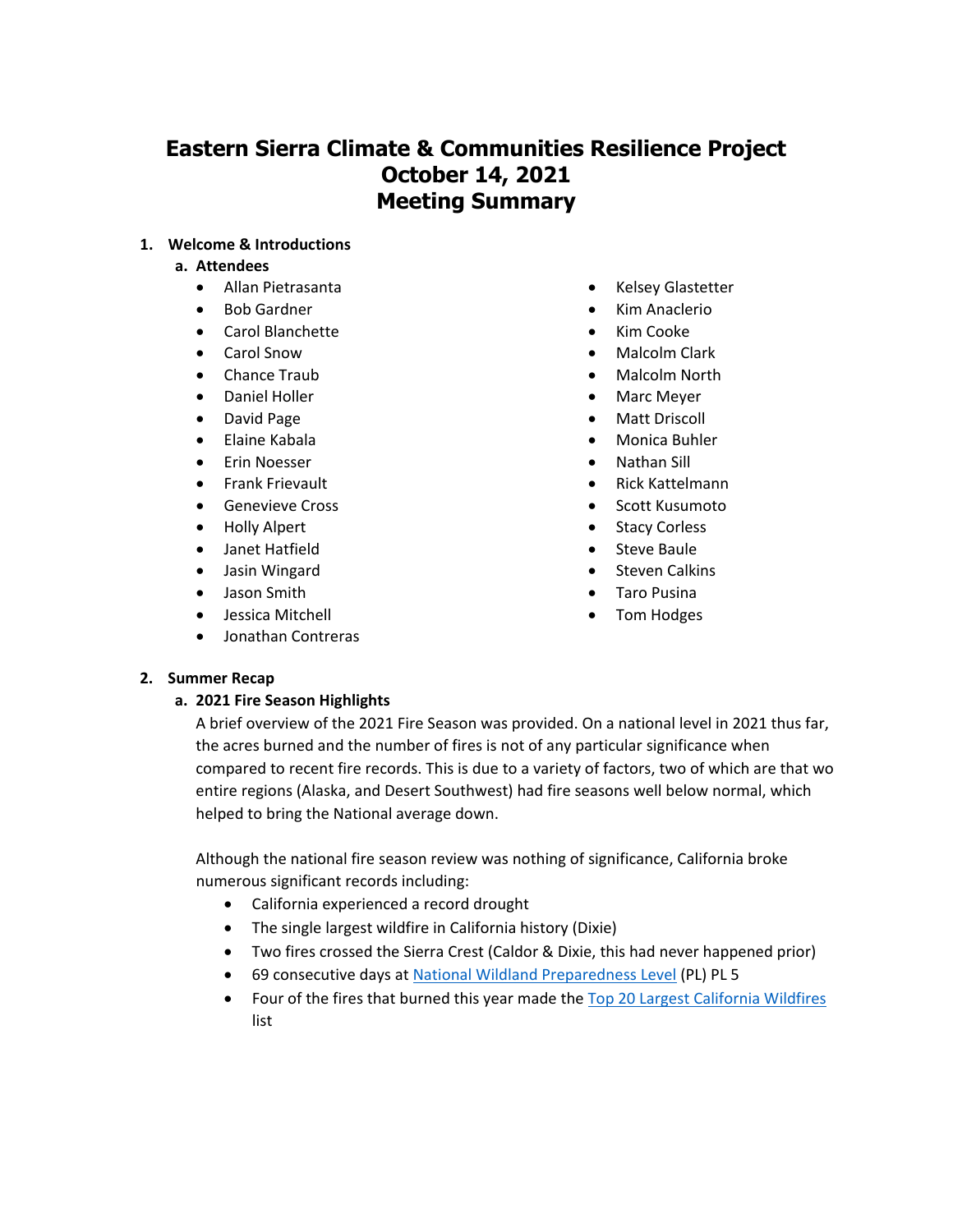Over the last 89 years of record-keeping, 18 of the top 20 Largest California Wildfires have happened in the last 20 years. Fires in the last two years account for over half of the top 20 Largest California Wildfires in history.

## **Success Story of the Year — Caldor Fire**

The Caldor Fire occurred under extreme drought and wind conditions yet was a success story due to comprehensive fuels management, interagency evacuation planning, and good defensible space compliance. The fuels management efforts were instrumental in allowing response personnel to take direct action under extreme conditions. To learn more about the Caldor Fire events in more detail check out:

- Story Map[: These maps show where prescribed burns helped curb the Caldor Fire's](https://www.sfchronicle.com/projects/2021/caldor-fire-prescribed-burn/) [rapid growth](https://www.sfchronicle.com/projects/2021/caldor-fire-prescribed-burn/)
- Web Map: Caldor [Fire Structure Status](https://calfire-forestry.maps.arcgis.com/apps/webappviewer/index.html?id=366d1a3e25ce4a11a4c0846c3a337ce9&extent=-13464888.411%2C4646560.0626%2C-13348704.128%2C4707786.1223%2C102100)

# **b. Project Funding Updates**

In recent months, the ESCCRP received funding from multiple grant sources that have been awarded to various local organizations. These funding awards will work towards achieving the goals of the ESCCRP and will contribute to overall project success.

## \$3.4 Million – Eastern Sierra Pace & Scale Accelerator

- o Funding Agency: CDFW
- o Program Priority: Managing Headwaters for Multiple Benefits
- o Grant Applicant: ESCOG
- o Deliverables: Completion of NEPA analysis for ESCCRP and surveys on 10,000 priority acres
- $\circ$  Shoutouts: Funding NEPA analysis is one of the most significant hurdles of these types of projects. This award would not have been made possible without the hard work and support of Janet Hatfield, Dr. Rick Kattelmann, Dr. Holly Alpert, Erin Noesser, Kelsey Glastetter, the INF, and the ESCOG (Inyo County, Mono County, Town of Mammoth Lakes, and the City of Bishop). The collaborative support for this grant is what made this application a success.

# \$4.9 Million – ESCCRP: Phase 1 Implementation

- o Funding Agency: CAL FIRE
- o Program Priority: Forest Heath Grant Program
- o Grant Applicant: INF
- o Deliverables: Implementation on 2,156 acres
	- 566 acres hand thinning
	- 748 acres mechanical thinning
	- 300 acres broadcast burning
	- 542 acres pile burning
- $\circ$  Shoutouts: This award came as more of a surprise given the ESCCRP was still in the early project planning phases. CAL FIRE approached ESCCRP staff and invited the ESCCRP to submit a proposal to their directed award grant program to implement acres within the ESCCRP. The ESCCRP staff worked with the INF worked to put forward a list of acres that are ready to implement and prepare a project proposal.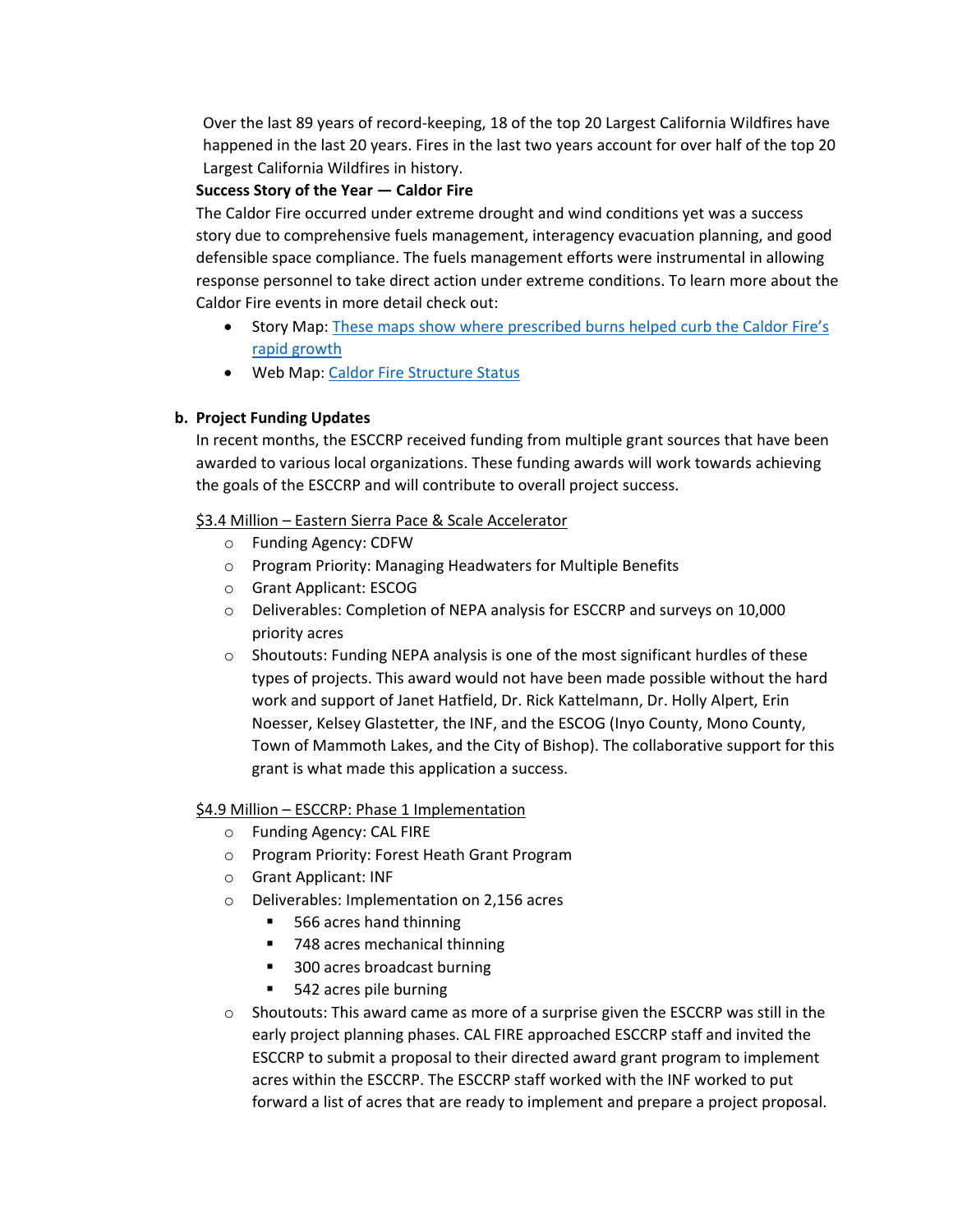Thank you to CALFIRE and the Inyo National Forest staff, a special shout out to Nathan Sill, Stephen Calkins, Jeff Karl, and Scott Kusumoto.

 $\circ$  What made it ALL possible: The alignment of the State of CA with R5 USFS, early planning by the INF, \$5 million in in-kind matching funds from SCE, and the collaborative effort — thank you to all of you for taking the time to help make this project a reality!

## \$20,000 – Working from the Home Outward

- o Funding Agency: Southern California Edison
- o Program Priority: Community Partner Grant
- o Grant Applicant: Whitebark Institute
- o Deliverables: Defensible Space & Home Hardening Education within TOML
- o Shoutouts: This grant will help gain momentum for the ESCCRP Outreach & Education. This grant will focus on the resident and community mitigation aspect of transitioning Mammoth to becoming a fire adapted community and will be completed in partnership with Mammoth Lakes Fire Safe Council and the Mammoth Lakes Fire Protection District.

## **c. Planning Progress & Review of Final Tasks**

### **SNC Task Deliverables**

- 1. Boundary Revisions- The project boundary is near final. There may be a few small adjustments depending on conversations with the Town and LADWP about potential additional acres for inclusion.
- 2. Goals & Objectives- The fina[l Goals & Objectives document](https://6e569fe6-5a83-4329-8d2b-a6aa1e368140.filesusr.com/ugd/53aa1c_13f6a8d814324700b90b68e036b35c66.pdf) was completed this summer and is available on the Stakeholder Information webpage.
- 3. Needs Assessment- We are about halfway through the needs assessment process. We have work plan drafts for each of the Ad Hoc Focal Teams. The next step is to present each of the work plans to the stakeholder group and finalize them early in the new year. These documents will serve as a roadmap to help us prepare the project for success.
- 4. RPF Development for Environmental Planning Services- The RFP is currently in draft form and to finish we are waiting for the proposed actions. Once proposed actions are complete, the RFP will be finalized and circulated.
- 5. Proposed Actions for 55,000 acres- The INF is working on the proposed actions and is anticipated to present a draft to the Group at the January 2022 meeting.

**Question regarding the number of debris piles to be produced from the project**- The INF responded stating they intend to use the full spectrum of opportunities to deal with the biomass generated through fuels reduction efforts: pile burning, chipping, fuel wood sales, public fuel wood cutting, timber sales, prescribed fire, and biomass utilization. We are constrained by what options are available to us given the remote nature of the eastside. Without a viable biomass utilization option, we have very few options available to us. There are currently efforts to address the biomass issues of the region, but until those efforts become a reality, we will be seeing piles on the landscape.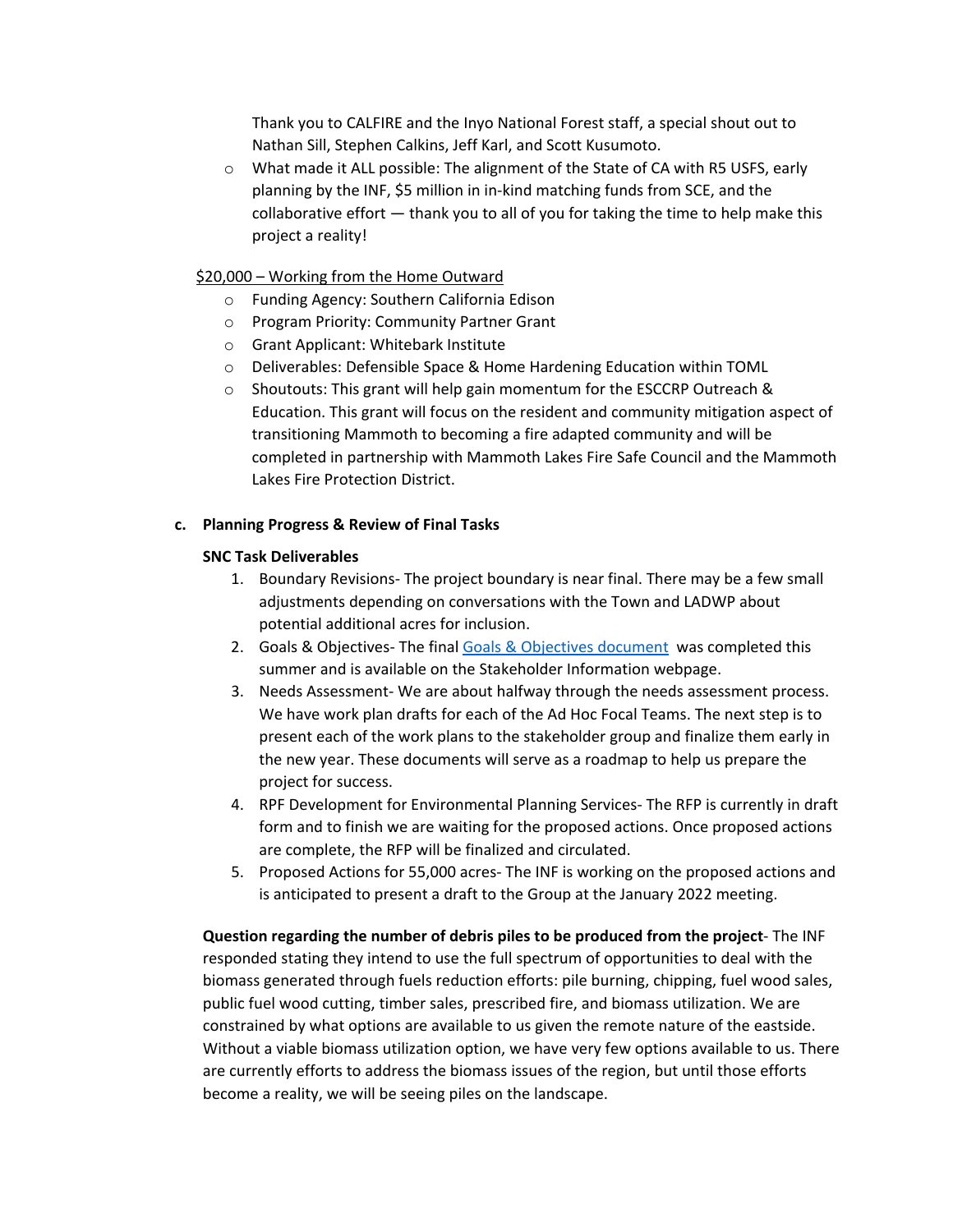#### **d. Proposed Actions Update**

Stephen Calkins, Chance Traub, Marc Meyer, Malcolm North, and Taro Pusina have been working as a focal team to develop proposed actions for the ESCCRP. The group is working to identify the pathways to achieve the desired conditions laid out in the INF Land Management Plan. The team is working on integrating new management practices into the proposed actions. In addition to forested areas, they are addressing specific concerns including roads, infrastructure, and the Ski Area. Some areas have already been treated within the project area and the group is considering previous treatments and addressing the required maintenance of previous treatments. The group is scheduled to present draft proposed actions in early 2022.

#### **3. Needs Assessment Ad Hoc Team Presentations**

To recap, the Needs Assessment identified focus areas and broke out over the course of the summer months into smaller Ad Hoc Focal Teams to develop topic specific work plans as an opportunity to get organized and communicate the needs of the project. We elected to work in the smaller focused groups to encourage engagement from stakeholders and maximize efficiency. Thank you to all of you who participated over the summer.

The Focal Teams were provided a work plan template which included standard content and format. Items included in each workplan will be Goals & Objectives, Importance, ESCCRP Relevance, Regional Application, Task List, Deliverables, and a Budget. Each Team worked to populate the template and will present their work plans to the Stakeholder Group at meetings now through January 2022.

A brief overview of the work plans presented is provided below. The meeting provided an opportunity for the overall stakeholder group to offer input on the work plans presented. The team leaders will work to incorporate comments suggested in the stakeholder meeting into their topic's work plan. Final drafts of work plans will be compiled and submitted to SNC as a deliverable under the scope of our current grant agreement in 2022.

#### **a. Biomass Work Plan Presentation**

The purpose of the Biomass Ad Hoc Focal Team is to identify biomass technology needs through technical analyses of current and future forest restoration projects in the eastern Sierra. A unique approach for this work was warranted given the biomass conversation has been going on for a long time in the eastern Sierra. In 2014, Mono County completed "A Comprehensive Feasibility Study for a Heat and/or Power Biomass Facility and Expanded Forest Products Utilization in Mono County, California". The collaborative group that has been working on addressing biomass in the region in the past are continuing their efforts through this focal team.

The National Fish and Wildlife Foundation (NFWF) funded a grant to California Trout (CalTrout) who partnered with Plumas Corp. to perform several technical tasks to aid in identifying biomass solutions for the eastern Sierra. The grant tasks are to perform a feasibility study for short-term removal of biomass generated during fuels reduction at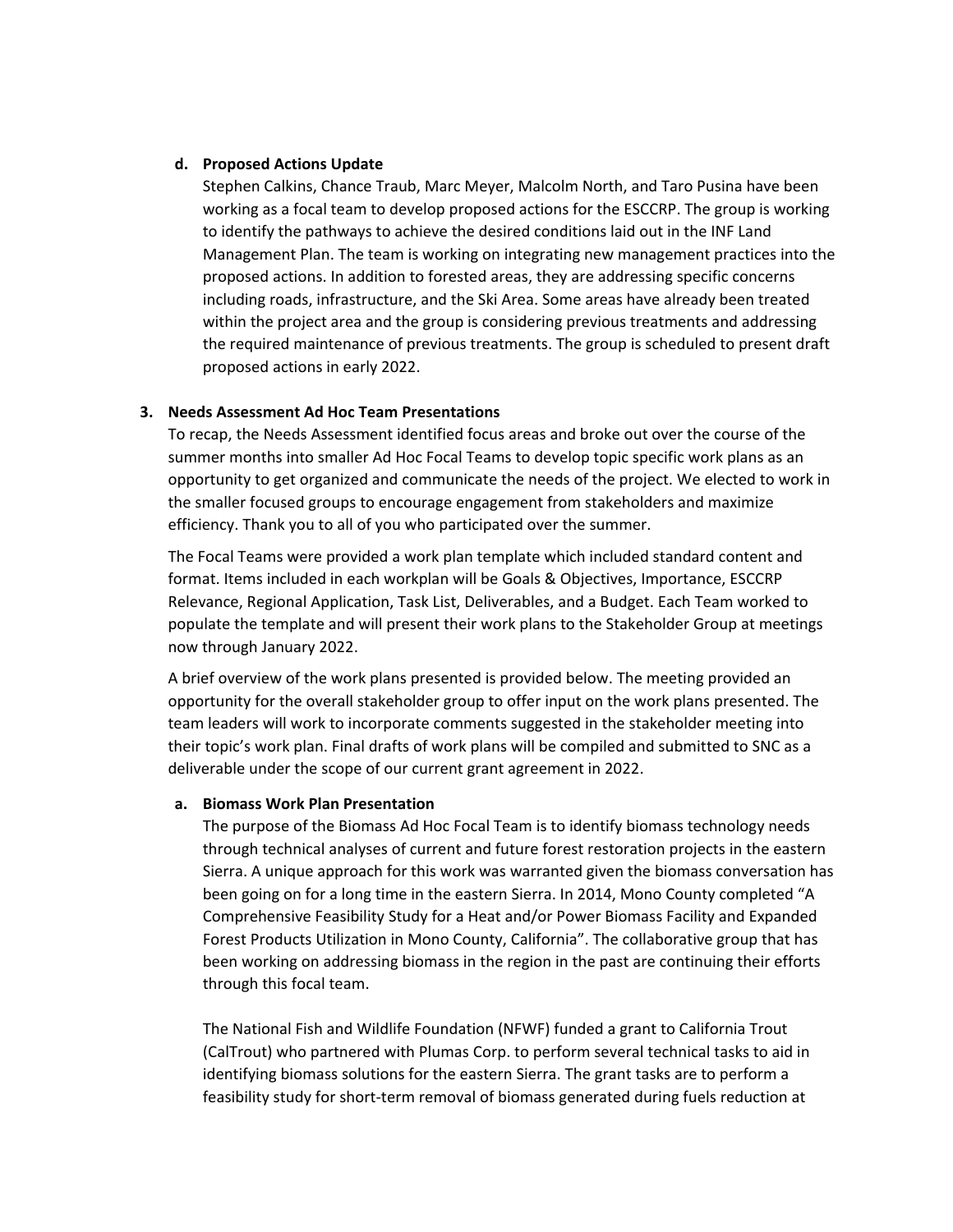June Mountain (a CalTrout project) and improve planning for long-term biomass removal and processing from other forest health and fuels reduction projects (namely the ESCCRP). That grant proposal was used to help develop the Biomass work plan and the grant is funding necessary steps for ESCCRP biomass team.

No comments were provided from the stakeholder group on the Biomass work plan.

### **b. Outreach & Education Work Plan Presentation**

The purpose of the Outreach & Education (O&E) Ad Hoc Focal Team is to identify the steps to develop a road map to help build understanding of and support for the ESCCRP. The team identified target audiences and developed tasks to effectively reach each of the target audiences. The team focused on inclusivity when identifying target audiences and developing the task list. The work plan acknowledged one-time tasks and called out tasks that will require annual efforts to be effective.

A suggestion to the work plan presented at the meeting was to involve local artists in the project. This idea was inspired by a traveling [public art exhibition](https://www.nevadacountyarts.org/forestfire) on forest and fire. It was also suggested that if there is a space available in Mammoth, we could invite the exhibition to come to the eastern Sierra.

Another suggestion presented at the meeting was to incorporate messaging around some of the beetle outbreaks in the project area and incorporate that messaging into the demonstration forest task.

A comment provided praise on the multiple efforts to educate the youth. The comment recognized the importance of kids growing up in these forested communities needing to understand the value of these forested landscapes.

### **4. Meeting Wrap-Up and Next Steps**

Originally the next meeting was scheduled for November  $11<sup>th</sup>$  but has been moved due to Veterans Day. The new meeting date is **November 18th, 1-3 pm**.

Next Steps:

#### **a. November**

- Research & Monitoring work plan presentation
- Workforce Development work plan presentation
- **b. December** 
	- Prioritization work plan presentations
	- Finance & Marketing Plan work plan presentation
- **c. January** 
	- Project Operations
		- 1. Draft Proposed Actions- USFS
		- 2. Other Operational Considerations
- **d. February**
	- Final monthly meeting